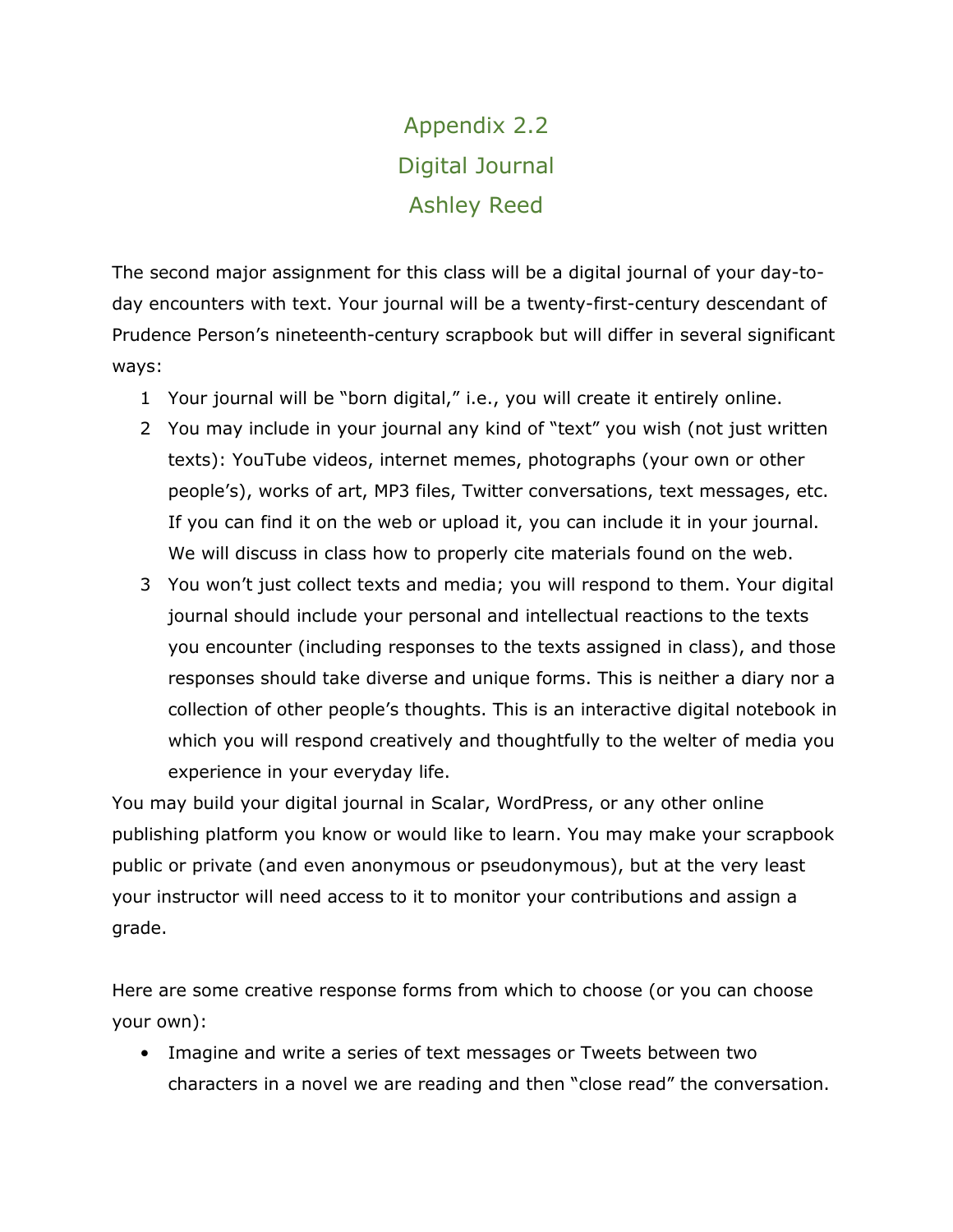- Create a playlist of songs "chosen" by a character in one of the novels we are reading. Include explanations of why s/he chose those songs.
- Create a visual representation of the plot structure of one of the novels we're reading. Use TikiToki, The Brain, Google Draw, or some other app.
- "Close read" a series of text messages between yourself and a friend.
- Create a Pinterest board (or other digital collage, if you don't want to make a Pinterest account) of images that comment upon one of the novels we have read so far, and then write a short explanation of why you chose those images.

# **Project Schedule**

# **Week One: Choose a digital platform and create your journal site**

# **Week Two: Post journal entry #1**

Choose any text you find interesting (use a novel, short story, play, film, internet meme, YouTube video, piece of art or graffiti, or a series of text messages) and discuss whether this text could reasonably be defined as *literature* using the terms discussed in Terry Eagleton's "What Is Literature?" Be sure to quote and cite Eagleton using MLA style. (500 words min.)

# **Week Three: Post journal entry #2**

Read Victoria Olsen's "Reading Writers Reading" and write a "reading memoir" about a book that was important to you as a child. (500 words min.)

# **Week Four: Post journal entry #3**

Find a stranger's Facebook page or Pinterest wall (many Facebook users set their profiles to "Public," which I *strongly* advise against) and write a 500-word "character analysis" of the person. Describe the page's creator as you would a character you encounter in a novel or a historical figure whose archives you are studying (as we have studied Prudence Person's archive). Maintain a critical distance regarding your subject; you are not here to pass judgment, but rather to draw conclusions about this "character" based on available evidence.